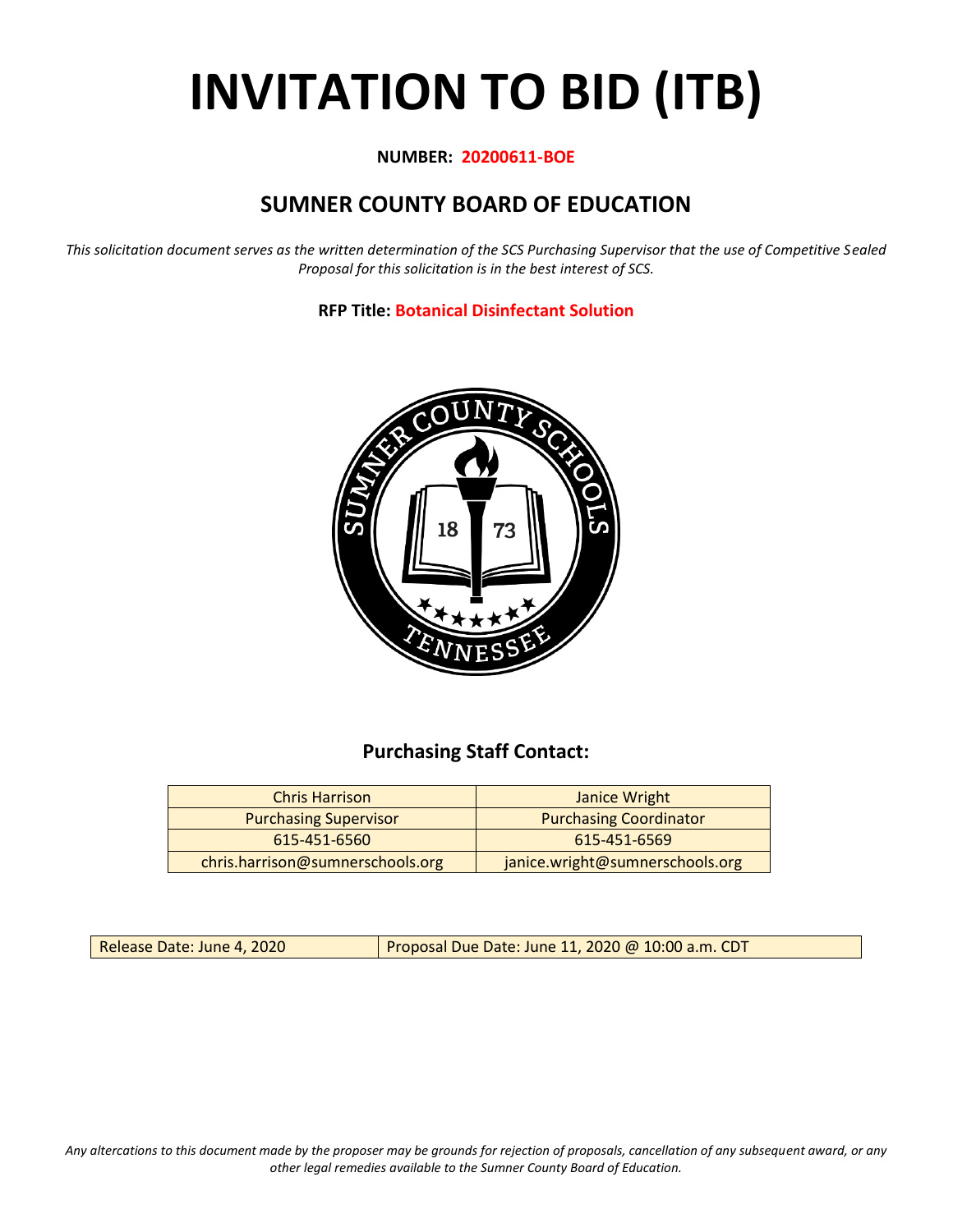# **NOTICE TO PROPOSERS**

There may be one or more amendments to this ITB. In order to receive communication for any such amendments issued specifically to this ITB, the proposer must provide the information requested below to the Sumner County Board of Education (SCS) Purchasing Department. The information may be sent by email to: Chris Harrison, Purchasing Supervisor, chris.harrison@sumnerschools.org. SCS will send amendments only to those proposers which complete and return this information in a timely manner.

| <b>ITB Number:</b>      | 20200611-BOE Botanical Disinfectant Solution |  |  |  |  |  |
|-------------------------|----------------------------------------------|--|--|--|--|--|
| Company Name:           |                                              |  |  |  |  |  |
| <b>Mailing Address:</b> |                                              |  |  |  |  |  |
|                         |                                              |  |  |  |  |  |
|                         |                                              |  |  |  |  |  |
| Phone Number:           |                                              |  |  |  |  |  |
| <b>Contact Person:</b>  |                                              |  |  |  |  |  |
| <b>Email Address:</b>   |                                              |  |  |  |  |  |
|                         |                                              |  |  |  |  |  |
|                         |                                              |  |  |  |  |  |
| <b>Printed Name:</b>    |                                              |  |  |  |  |  |
| Date:                   |                                              |  |  |  |  |  |

Emailed amendments will be sent in a Microsoft Word (Office for Windows) or Portable Document Format (pdf) format. Any alterations to the document made by the proposer may be grounds for rejection of proposal, cancellation of any subsequent award or any other legal remedies available to SCS.

Amendments will also be posted on the SCS website **https://sumnerschools.org/index.php/current-bids-and-rfps** and attached to the solicitation listing as a PDF or WORD file. Check the particular solicitation on the Current Bids and RFPs webpage for any posted amendments.

By completing and returning this form, the Proposer has expressed its intent to provide a proposal for **20200611-BOE Botanical Disinfectant Solution.**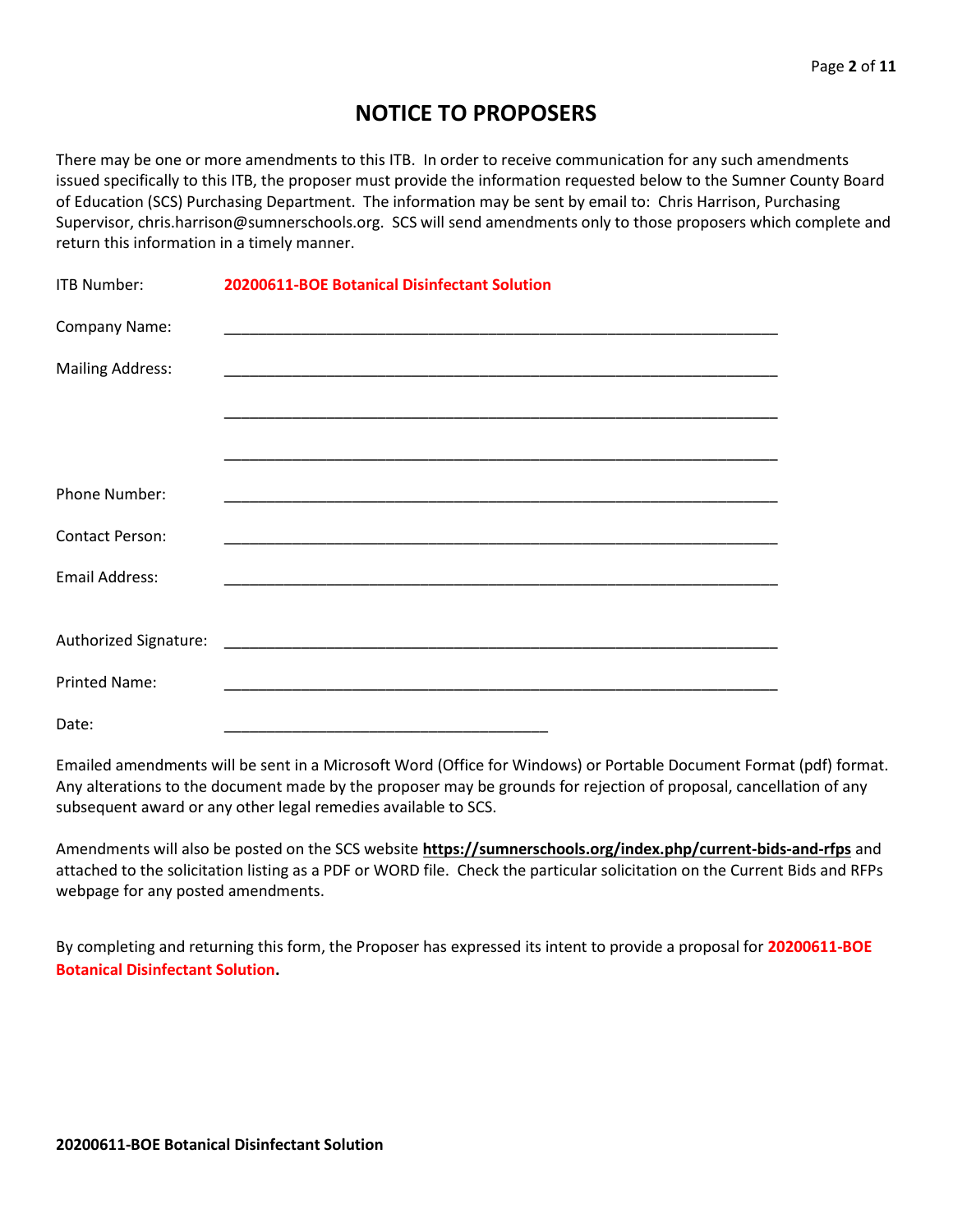# **TABLE OF CONTENTS**

- 1. Specification
- 2. Source Selection and Contract Award
- 3. Schedule of Events
- 4. Delivery of Proposals
- 5. Protests
- 6. New Vendors
- 7. Attachments
	- A. Bid Form/Certification
	- B. IRS Form W9
	- C. Standard Terms and Conditions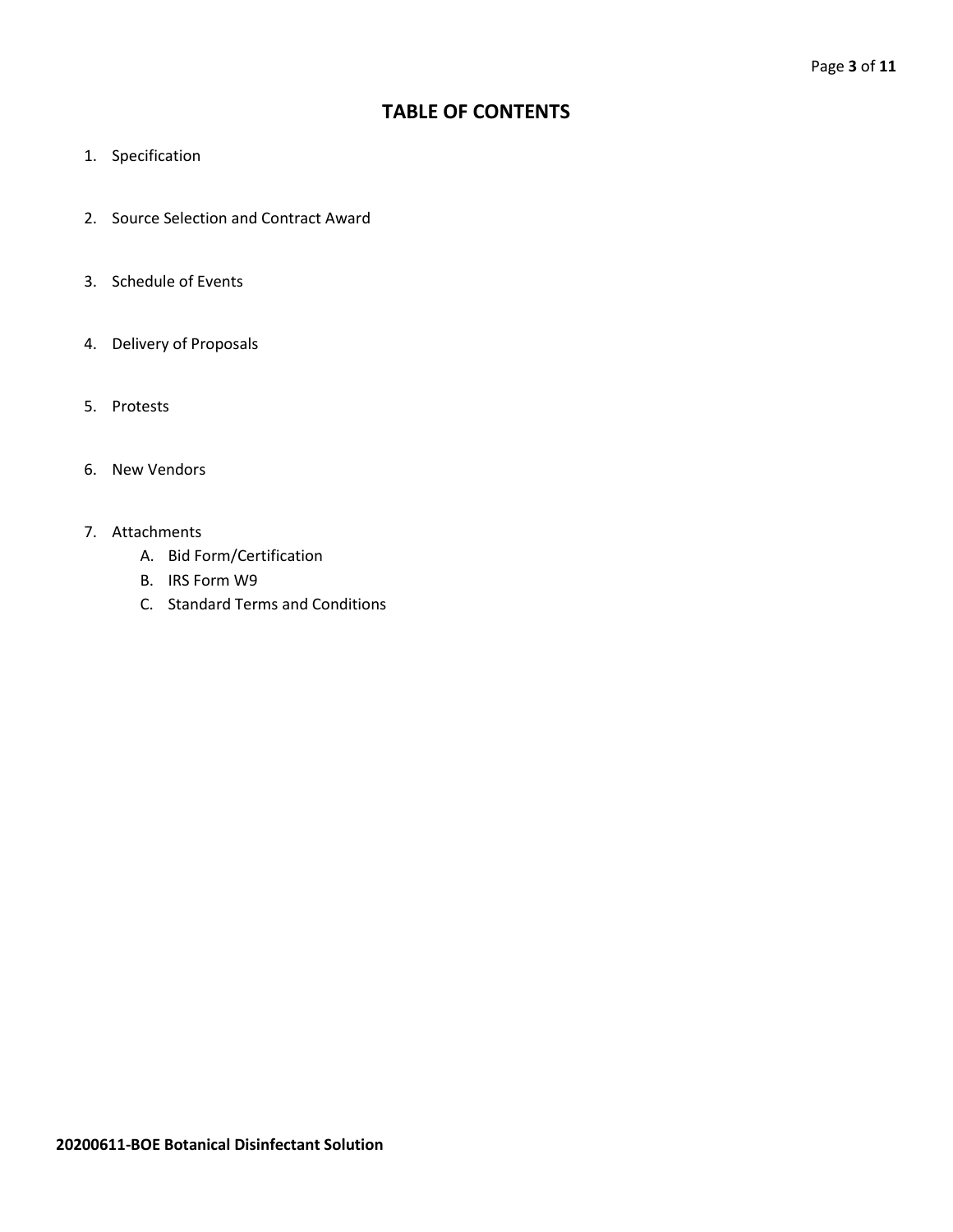1. Specification

SCS is soliciting this ITB to secure Unit Pricing (per gallon) for a Botanical Disinfectant Solution. The Proposer must include a quantity available for immediate purchase. It is the intention of SCS to make an immediate purchase of 1,000 gallons, pending Board approval on June  $16^{th}$ .

Botanical Disinfectant Solution

- Bactericidal Virucidal Tuberculocidal Fungicidal
- Must be on CDC approved list as disinfectant for SARS-CoV2 (COVID-19)
- Must be compatible with ULV Fogger
- Must be Human and Food safe
- Indicate on Bid Form the quantity available for immediate delivery, upon order placement.
- 2. Source Selection and Contract Award
	- Award, if made, will be made to the proposer submitting the lowest cost proposal and whom is also determined to be Responsive.
		- o General Criteria to be determined "Responsive"
			- Does the proposal include all required information?
			- Does the proposal include completed attachment forms?
			- Was the proposal delivered on or before the stated deadline?
	- SCS reserves the right to reject any proposal that takes exception to the specifications unless prior approval is requested and granted by SCS.
	- Upon mutual agreement by both parties, SCS shall grant the right to extend the terms, conditions and prices of contract(s) awarded from this ITB to other Institutions (such as State, Local and/or Public Agencies) who express an interest in participating in any contract that results from this ITB. Each of the "piggyback" Institutions will issue their own purchasing documents for purchase of the goods/services. Proposer agrees that SCS shall bear no responsibility or liability for any agreements between Proposer and the other Institution(s) who desire to exercise this option.
- 3. Schedule of Events

| <b>RFP Issued</b>              | June 4, 2020               |  |  |  |  |  |  |
|--------------------------------|----------------------------|--|--|--|--|--|--|
| <b>RFP Submission DEADLINE</b> | June 11, 2020 @ 10:00 a.m. |  |  |  |  |  |  |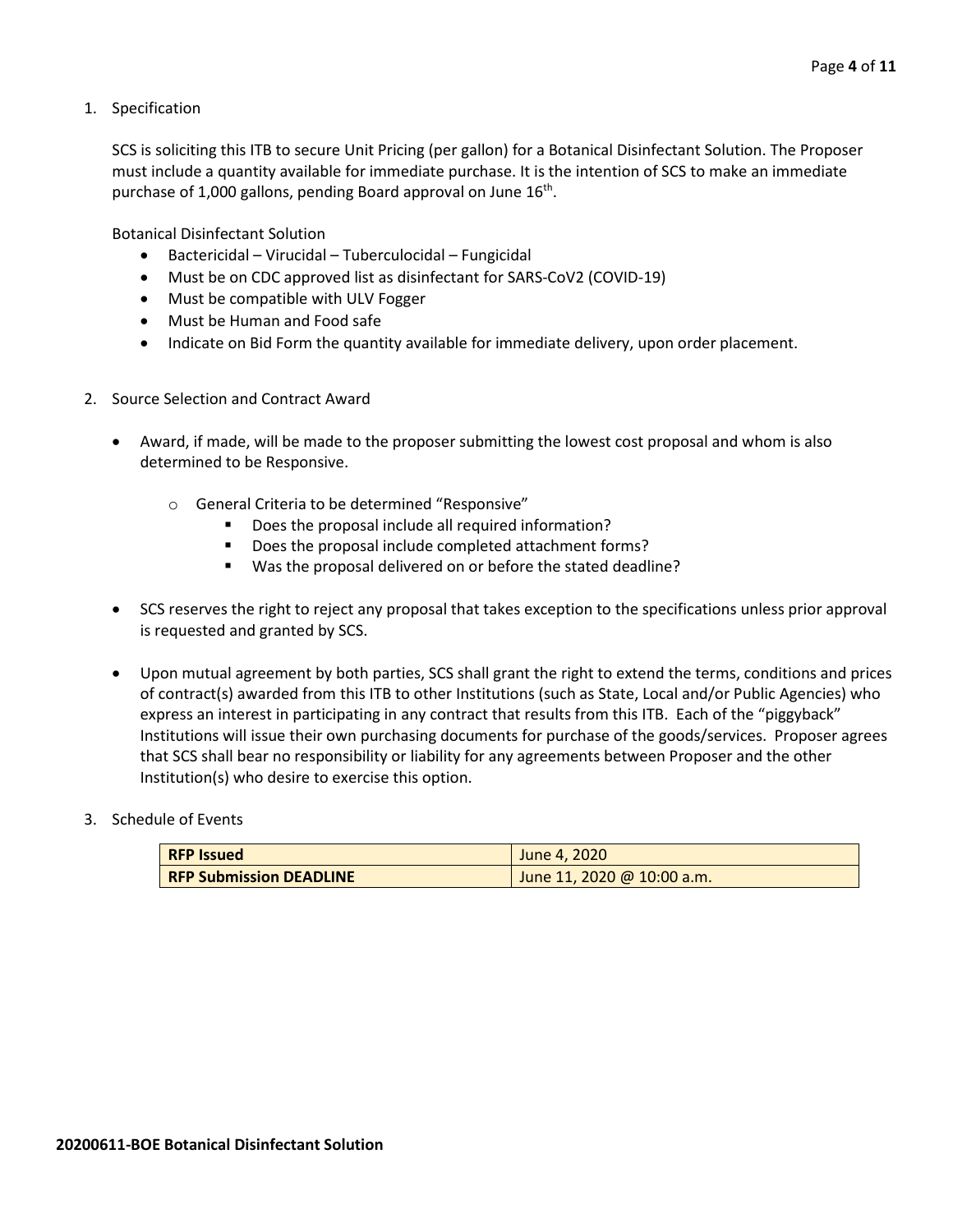## 4. Delivery of Proposals

Sealed proposals will be accepted until **June 11, 2020 @ 10:00 a.m. CDT**. Proposals received after that time will be deemed invalid. Vendors mailing proposal packages must allow sufficient time to ensure receipt of their package by the time specified. SCS shall not accept proposals via electronic transmission such as email, fax, etc. There will be no exceptions. Proposals will be opened and read aloud. The reading of the bids will begin at **10:00 a.m. CDT**.

Due to the nature of deliveries to the SCS Support Services Facility by carriers such as UPS, FedEx and such like; the proposal package will be accepted if the date and time on the delivery confirmation are indicated to be on or before the Proposal Deadline.

| Delivery Address: | Sumner County Board of Education |
|-------------------|----------------------------------|
|                   | Attn: Purchasing Supervisor      |
|                   | 1500 Airport Road                |
|                   | Gallatin, TN 37066               |

The package containing the proposal must be sealed and clearly marked on the outside of the package:

# **"20200611-BOE Botanical Disinfectant Solution" DO NOT OPEN**

## 5. Protests

In the event that any interested party finds any part of the listed specifications, terms or conditions to be discrepant, incomplete or otherwise questionable in any respect; it shall be the responsibility of the concerned party to notify the SCS Purchasing Office of such matters immediately upon receipt of the ITB. All notifications must be sent to the Purchasing Supervisor via email at [purchasing@sumnerschools.org.](mailto:purchasing@sumnerschools.org)

Any actual or prospective Proposer who is aggrieved in connection with the ITB or award of a contract may protest to the Purchasing Supervisor and/or the Sumner County Board of Education at its regularly scheduled meeting.

- 6. New Vendors
	- To comply with Internal Revenue Service requirements, all vendors who perform any type of service are required to have a current IRS Form W-9 on file with the SCS Finance Department. It is a mandatory requirement to complete the IRS Form W-9 (Attachment 1) included in this RFP.
	- To comply with the Tennessee Lawful Employment Act (50-1-702 and 50-1-703), non-employees (individuals paid directly by the employer in exchange for the individual's labor or services) must have on file one (1) of the following documents:
		- o A valid Tennessee driver's license or photo identification;
		- $\circ$  A valid driver's license or photo identification from another state where the license requirements are at least as strict as those in Tennessee;
		- o A birth certificate issued by a U.S. state, jurisdiction or territory;

## **20200611-BOE Botanical Disinfectant Solution**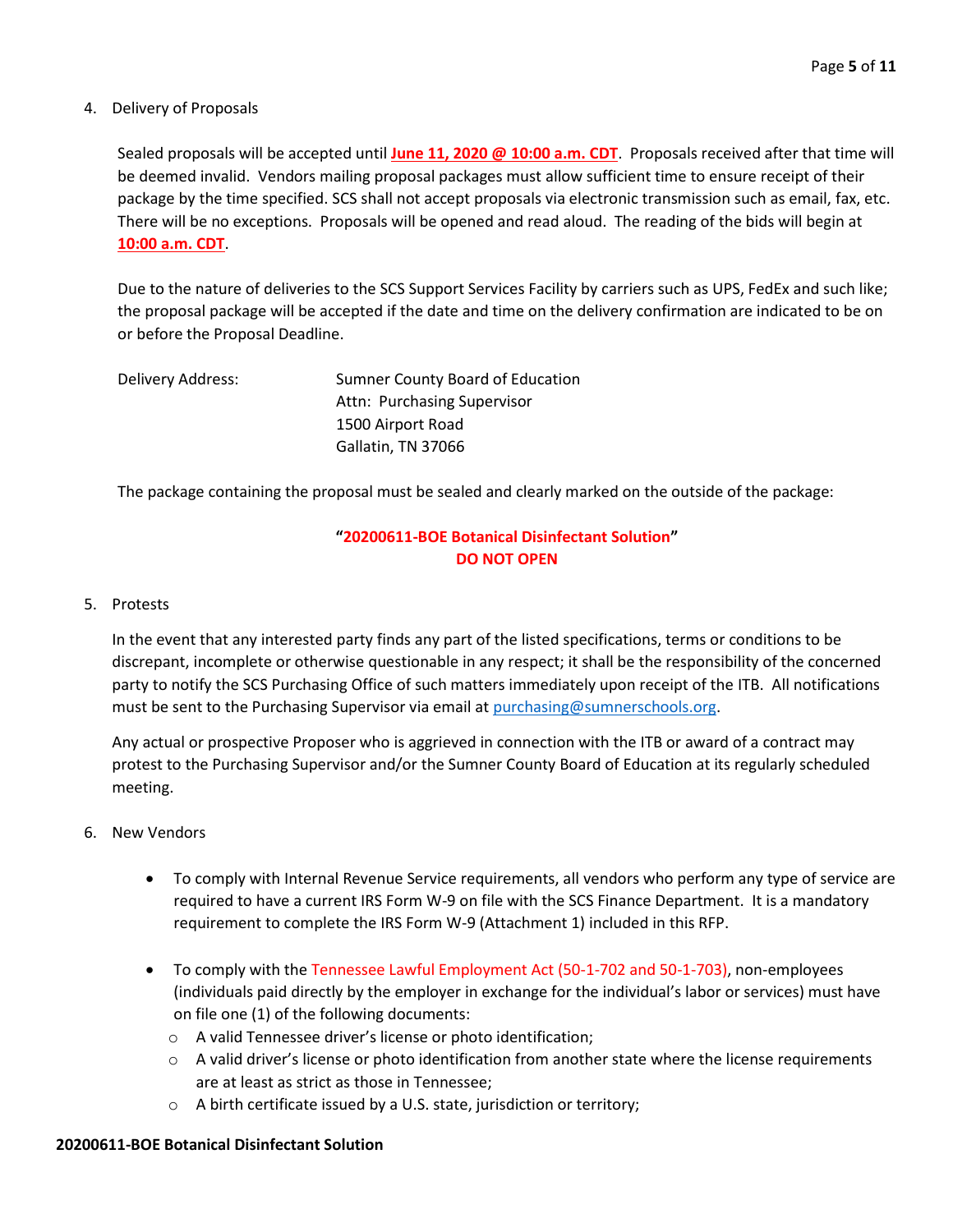- o A U.S. government issued certified birth certificate;
- o A valid, unexpired U.S. passport;
- o A U.S. certificate of birth abroad (DS-1350 or FS-545)
- o A report of birth abroad of a U.S. citizen (FS-240);
- o A certificate of citizenship (N560 or N561);
- o A certificate of naturalization (N550, N570 or N578);
- o A U.S citizen identification card (I-197 or I-179); or
- o Valid alien registration documentation or other proof of current immigration registration recognized by the United States Department of Homeland Security that contains the individual's complete legal name and current alien admission number or alien file number (or numbers if the individual has more than one number).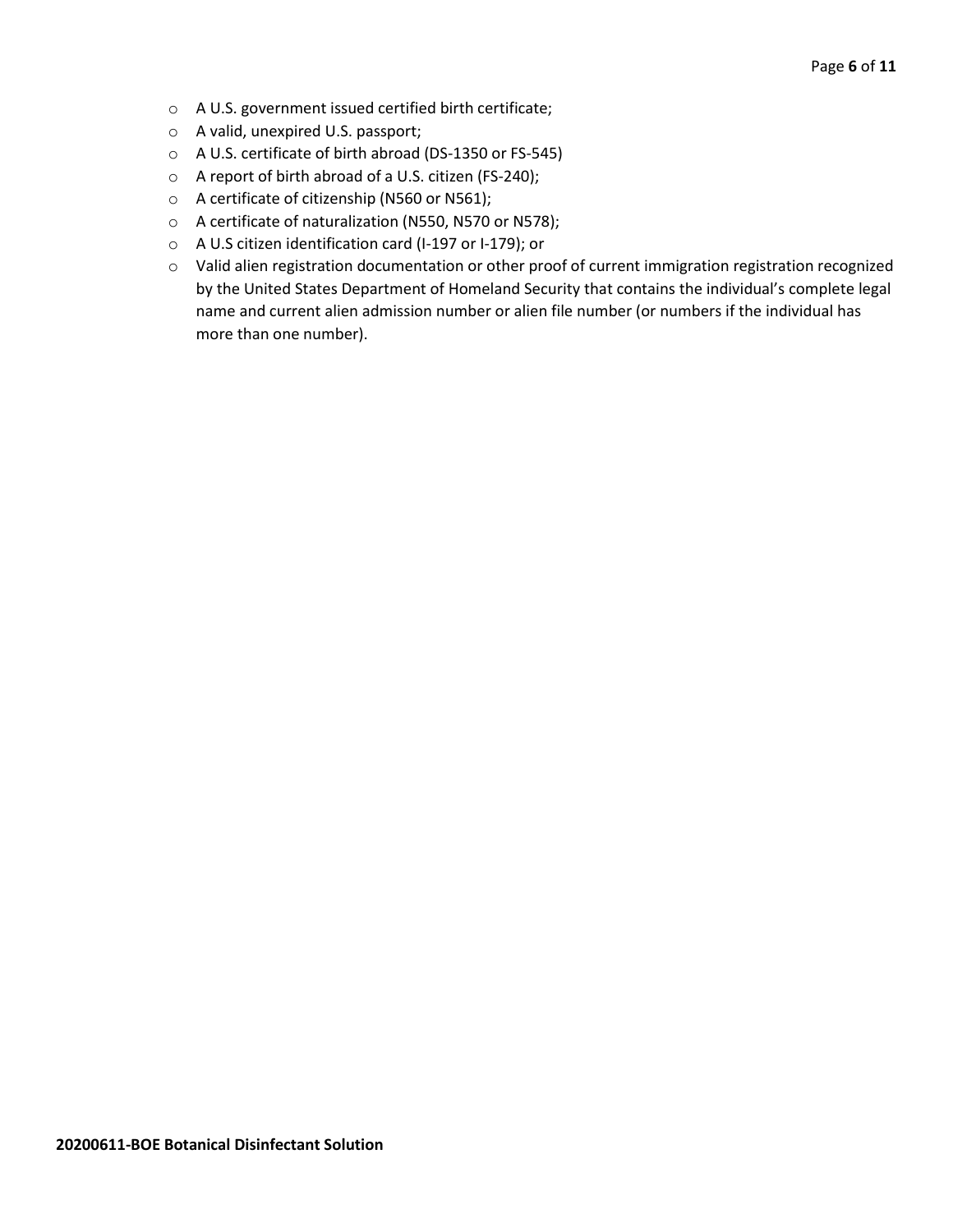#### **7.A Bid Form**



Attn: Purchasing Supervisor 1500 Airport Road Gallatin, TN 37066

Date

| <b>DESCRIPTION</b>                                                                                                                                                                                                             | <b>PRICE PER GALLON</b> |
|--------------------------------------------------------------------------------------------------------------------------------------------------------------------------------------------------------------------------------|-------------------------|
| <b>Botanical Disinfectant Solution</b>                                                                                                                                                                                         |                         |
|                                                                                                                                                                                                                                |                         |
|                                                                                                                                                                                                                                |                         |
| Quantity Available for Immediate Purchase:<br>gallons                                                                                                                                                                          |                         |
| Unit Pricing GOOD THRU DATE: Network and the state of the state of the state of the state of the state of the state of the state of the state of the state of the state of the state of the state of the state of the state of |                         |

By checking this box, Proposer agrees that SCS reserves the right to extend the terms, conditions and prices of this contract to other Institutions (such as State, Local and/or Public Agencies) who express an interest in participating in any contract that results from this ITB. Each of the piggyback Institutions will issue their own purchasing documents for the goods/service. Proposer agrees that SCS shall bear no responsibility or liability for any agreements between Proposer and the other Institution(s) who desire to exercise this option.

| <b>AUTHORIZED SIGNATURE:</b> |  |
|------------------------------|--|
| <b>PRINTED NAME:</b>         |  |
| TITLE:                       |  |
| <b>COMPANY NAME:</b>         |  |
| <b>PHONE:</b>                |  |
| <b>EMAIL</b>                 |  |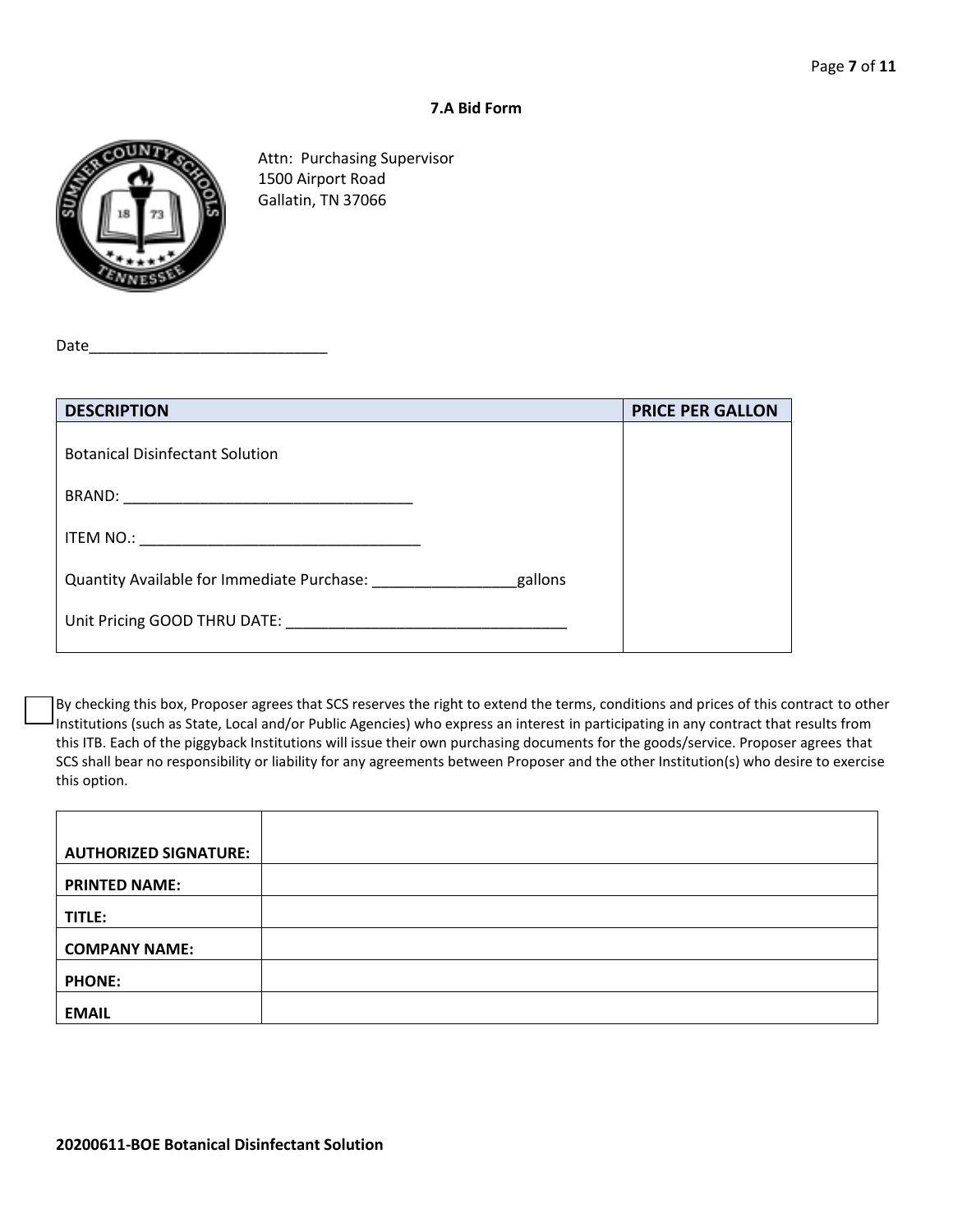## 7.B IRS Form W9

|                                                                                                                                                                                                                                                                                                                                                                                                                                                                                                                                                                                                                                                                                                                                                                                                                                                                                                                                                                                                                                                                                                                                                                                                                                                                                                                                                                                                                                                                                                                                                                                                                                                                                                                                                                                                                                                                                                                                                                                                                                                                                                                                                                                                                                                                                                                  | <b>Request for Taxpayer</b><br>(Rev. December 2014)<br><b>Identification Number and Certification</b><br>Department of the Treasury<br>Internal Revenue Service<br>1 Name (as shown on your income tax return). Name is required on this line; do not leave this line blank.                            |  |  |  |  |  |  |                                                                                                                                                                         | Give Form to the<br>requester. Do not<br>send to the IRS. |  |  |  |  |
|------------------------------------------------------------------------------------------------------------------------------------------------------------------------------------------------------------------------------------------------------------------------------------------------------------------------------------------------------------------------------------------------------------------------------------------------------------------------------------------------------------------------------------------------------------------------------------------------------------------------------------------------------------------------------------------------------------------------------------------------------------------------------------------------------------------------------------------------------------------------------------------------------------------------------------------------------------------------------------------------------------------------------------------------------------------------------------------------------------------------------------------------------------------------------------------------------------------------------------------------------------------------------------------------------------------------------------------------------------------------------------------------------------------------------------------------------------------------------------------------------------------------------------------------------------------------------------------------------------------------------------------------------------------------------------------------------------------------------------------------------------------------------------------------------------------------------------------------------------------------------------------------------------------------------------------------------------------------------------------------------------------------------------------------------------------------------------------------------------------------------------------------------------------------------------------------------------------------------------------------------------------------------------------------------------------|---------------------------------------------------------------------------------------------------------------------------------------------------------------------------------------------------------------------------------------------------------------------------------------------------------|--|--|--|--|--|--|-------------------------------------------------------------------------------------------------------------------------------------------------------------------------|-----------------------------------------------------------|--|--|--|--|
| 2 Business name/disregarded entity name, if different from above<br><b>CU</b><br>page<br>3 Check appropriate box for federal tax classification; check only one of the following seven boxes:<br>Specific Instructions on<br>S Corporation Partnership<br>$\Box$ C Corporation<br>Trust/estate<br>Individual/sole proprietor or<br>single-member LLC<br>Print or type<br>I Limited liability company. Enter the tax classification (C=C corporation, S=S corporation, P=partnership) ▶<br>Note. For a single-member LLC that is disregarded, do not check LLC; check the appropriate box in the line above for<br>the tax classification of the single-member owner.<br>code (if any)                                                                                                                                                                                                                                                                                                                                                                                                                                                                                                                                                                                                                                                                                                                                                                                                                                                                                                                                                                                                                                                                                                                                                                                                                                                                                                                                                                                                                                                                                                                                                                                                                            |                                                                                                                                                                                                                                                                                                         |  |  |  |  |  |  | 4 Exemptions (codes apply only to<br>certain entities, not individuals; see<br>instructions on page 3):<br>Exempt payee code (if any)<br>Exemption from FATCA reporting |                                                           |  |  |  |  |
| See                                                                                                                                                                                                                                                                                                                                                                                                                                                                                                                                                                                                                                                                                                                                                                                                                                                                                                                                                                                                                                                                                                                                                                                                                                                                                                                                                                                                                                                                                                                                                                                                                                                                                                                                                                                                                                                                                                                                                                                                                                                                                                                                                                                                                                                                                                              | (Applies to accounts maintained outside the U.S.)<br>Other (see instructions) ▶<br>5 Address (number, street, and apt. or suite no.)<br>Requester's name and address (optional)<br>6 City, state, and ZIP code<br>7 List account number(s) here (optional)                                              |  |  |  |  |  |  |                                                                                                                                                                         |                                                           |  |  |  |  |
| Part I<br><b>Taxpayer Identification Number (TIN)</b><br><b>Social security number</b><br>Enter your TIN in the appropriate box. The TIN provided must match the name given on line 1 to avoid<br>backup withholding. For individuals, this is generally your social security number (SSN). However, for a<br>resident alien, sole proprietor, or disregarded entity, see the Part I instructions on page 3. For other<br>entities, it is your employer identification number (EIN). If you do not have a number, see How to get a<br>TIN on page 3.<br>٥r<br><b>Employer identification number</b><br>Note. If the account is in more than one name, see the instructions for line 1 and the chart on page 4 for<br>quidelines on whose number to enter.<br>$\overline{a}$                                                                                                                                                                                                                                                                                                                                                                                                                                                                                                                                                                                                                                                                                                                                                                                                                                                                                                                                                                                                                                                                                                                                                                                                                                                                                                                                                                                                                                                                                                                                      |                                                                                                                                                                                                                                                                                                         |  |  |  |  |  |  |                                                                                                                                                                         |                                                           |  |  |  |  |
| Part II<br>Certification<br>Under penalties of perjury, I certify that:<br>1. The number shown on this form is my correct taxpayer identification number (or I am waiting for a number to be issued to me); and<br>2. I am not subject to backup withholding because: (a) I am exempt from backup withholding, or (b) I have not been notified by the Internal Revenue<br>Service (IRS) that I am subject to backup withholding as a result of a failure to report all interest or dividends, or (c) the IRS has notified me that I am<br>no longer subject to backup withholding; and<br>3. I am a U.S. citizen or other U.S. person (defined below); and<br>4. The FATCA code(s) entered on this form (if any) indicating that I am exempt from FATCA reporting is correct.<br>Certification instructions. You must cross out item 2 above if you have been notified by the IRS that you are currently subject to backup withholding<br>because you have failed to report all interest and dividends on your tax return. For real estate transactions, item 2 does not apply. For mortgage<br>interest paid, acquisition or abandonment of secured property, cancellation of debt, contributions to an individual retirement arrangement (IRA), and<br>generally, payments other than interest and dividends, you are not required to sign the certification, but you must provide your correct TIN. See the<br>instructions on page 3.                                                                                                                                                                                                                                                                                                                                                                                                                                                                                                                                                                                                                                                                                                                                                                                                                                                                        |                                                                                                                                                                                                                                                                                                         |  |  |  |  |  |  |                                                                                                                                                                         |                                                           |  |  |  |  |
| Sign<br>Here                                                                                                                                                                                                                                                                                                                                                                                                                                                                                                                                                                                                                                                                                                                                                                                                                                                                                                                                                                                                                                                                                                                                                                                                                                                                                                                                                                                                                                                                                                                                                                                                                                                                                                                                                                                                                                                                                                                                                                                                                                                                                                                                                                                                                                                                                                     | Signature of<br>U.S. person $\blacktriangleright$<br>Date P<br><b>General Instructions</b><br>· Form 1098 (home mortgage interest), 1098-E (student loan interest), 1098-T<br>(tuition)<br>Section references are to the Internal Revenue Code unless otherwise noted.<br>· Form 1099-C (canceled debt) |  |  |  |  |  |  |                                                                                                                                                                         |                                                           |  |  |  |  |
| Future developments. Information about developments affecting Form W-9 (such<br>· Form 1099-A (acquisition or abandonment of secured property)<br>as legislation enacted after we release it) is at www.irs.gov/fw9.<br>Use Form W-9 only if you are a U.S. person (including a resident alien), to<br><b>Purpose of Form</b><br>provide your correct TIN.<br>If you do not return Form W-9 to the requester with a TIN, you might be subject<br>An individual or entity (Form W-9 requester) who is required to file an information<br>to backup withholding. See What is backup withholding? on page 2.<br>return with the IRS must obtain your correct taxpayer identification number (TIN)<br>which may be your social security number (SSN), individual taxpayer identification<br>By signing the filled-out form, you:<br>number (ITIN), adoption taxpayer identification number (ATIN), or employer<br>1. Certify that the TIN you are giving is correct (or you are waiting for a number<br>identification number (EIN), to report on an information return the amount paid to<br>to be issued).<br>you, or other amount reportable on an information return. Examples of information<br>2. Certify that you are not subject to backup withholding, or<br>returns include, but are not limited to, the following:<br>3. Claim exemption from backup withholding if you are a U.S. exempt payee. If<br>· Form 1099-INT (interest earned or paid)<br>applicable, you are also certifying that as a U.S. person, your allocable share of<br>. Form 1099-DIV (dividends, including those from stocks or mutual funds)<br>any partnership income from a U.S. trade or business is not subject to the<br>. Form 1099-MISC (various types of income, prizes, awards, or gross proceeds)<br>withholding tax on foreign partners' share of effectively connected income, and<br>. Form 1099-B (stock or mutual fund sales and certain other transactions by<br>4. Certify that FATCA code(s) entered on this form (if any) indicating that you are<br>brokers)<br>exempt from the FATCA reporting, is correct. See What is FATCA reporting? on<br>page 2 for further information.<br>· Form 1099-S (proceeds from real estate transactions)<br>. Form 1099-K (merchant card and third party network transactions) |                                                                                                                                                                                                                                                                                                         |  |  |  |  |  |  |                                                                                                                                                                         |                                                           |  |  |  |  |

Cat. No. 10231X

Form W-9 (Rev. 12-2014)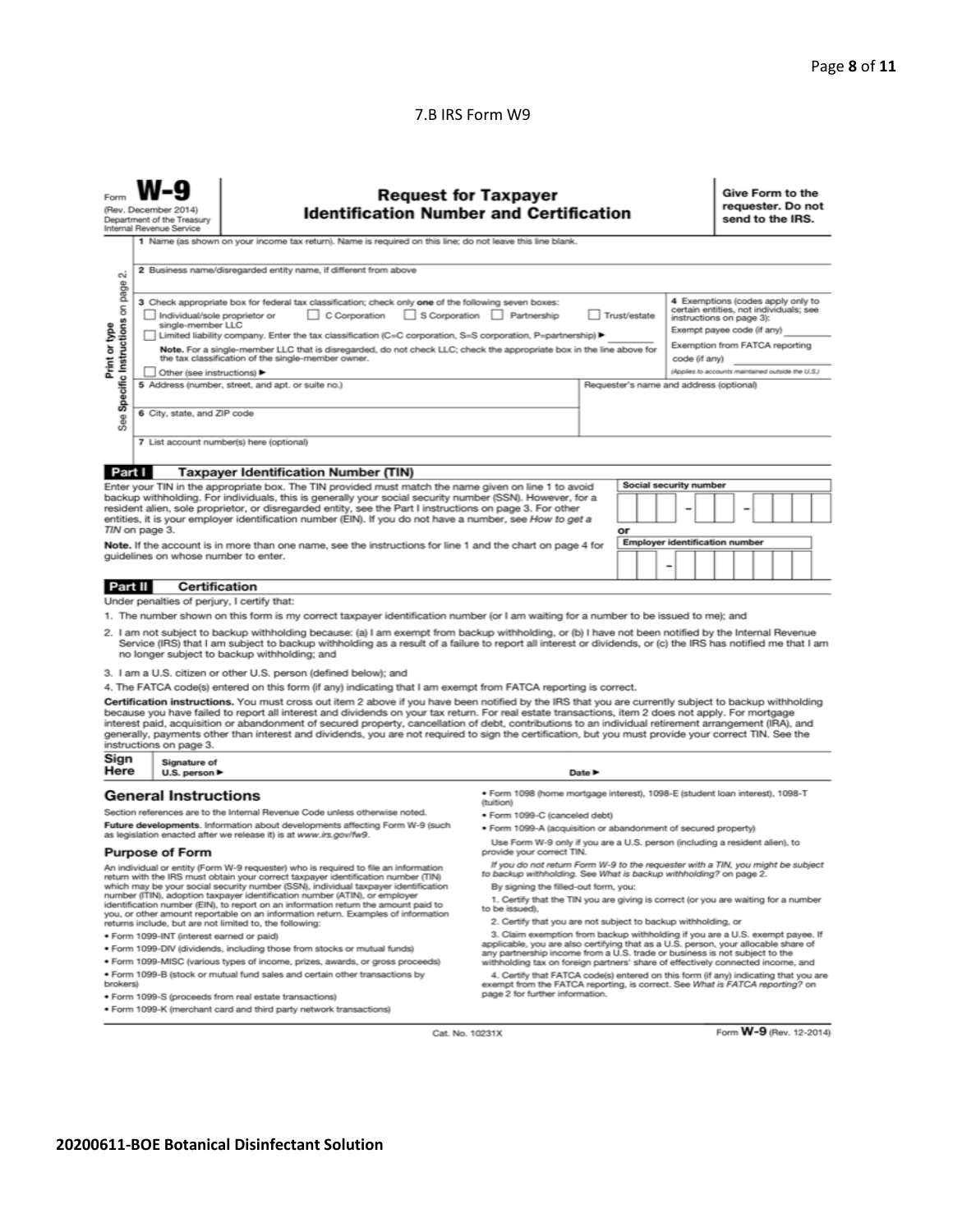#### **ATTACHMENT 7.C – Standard Terms & Conditions SUMNER COUNTY BOARD OF EDUCATION (SCS)**

#### **1. PREPARATION AND SUBMISSION OF BID.**

- **a.** Failure to examine any drawings**,** specifications, or instructions will be at the proposer's risk. Any deviation from the stated terms, conditions and specifications must be coordinated with and approved in writing by the SCS Purchasing Supervisor.
- **b.** RFP/ITB SUBMITTAL / SIGNATURE: Proposal shall give the full name and business address of the bidder. If the proposer is a corporation, the name shall be stated as it is in the corporate charter. Proposals must be signed in ink by the proposer's authorized agent. Unsigned proposals will be rejected. Proposals are to be sealed and the outside of the envelope is to reference the RFP/ITB number. The person signing the proposal must show their title, and if requested by the institution, must furnish satisfactory proof of his or her authority to bind his or her company in contract. Proposer understands that by submitting a proposal with an authorized signature, it shall constitute an offer to SCS. Proposals must be typewritten or in ink; otherwise they may not be considered. Purchase orders will be issued to the firm name appearing on the W9. Electronic submissions via email, fax, etc. shall not be accepted.
- **c.** SCS is not responsible for any costs incurred by any vendor pursuant to the RFP/ITB. The vendor shall be responsible for all costs incurred in connection with the preparation and submission of its proposal.
- **d.** All proposers must be in compliance with T.C.A. § 62-6-119 at the time of proposal submission and provide evidence of compliance with the applicable provisions of the chapter before such proposal may be considered.
- **e.** Proposals are to be received in the location designated in the RFP/ITB no later than the specified date and time. Late submissions will NOT be opened or considered.
- **f.** No erasures permitted. Errors may be crossed out and corrections printed in ink or typewritten adjacent to error and must be initialed in ink by person signing the proposal.
- **g.** Specifications: Reference to available specifications shall be sufficient to make the terms of the specifications binding on the proposer. The use of the name of a manufacturer, or any special brand or make in describing an item does not restrict the proposer to that manufacturer or specific article, unless specifically stated. Comparable products of other manufacturers will be considered if proof of compatibility is contained in the proposal. Proposers are required to notify SCSs Purchasing Supervisor whenever specifications/procedures are not perceived to be fair and open. The articles on which the proposal is submitted must be equal or superior to that specified. Informative and Descriptive Literature: The proposer must show brand or trade names of the articles proposed, when applicable. It shall be the responsibility of the proposer, including proposer's whose product is referenced, to furnish with the proposer such specifications, catalog pages, brochures or other data as will provide an adequate basis for determining the quality and functional capabilities of the product offered. Failure to provide this data may be considered valid justification for rejection of proposer.
- **h.** Samples: Samples of items when called for, must be furnished free of expense, and if not destroyed will, upon proposer's request within ten (10) days of RFP/ITB opening, be returned at the proposer's expense. Each sample must be labeled with the proposer's name, manufacturer's brand name and number, RFP/ITB number and item reference.
- **i.** Time of Performance: The number of calendar days in which delivery is to be made after receipt of order shall be stated in the RFP/ITB and may be a factor in making an award, price notwithstanding. If no delivery time is stated in the bid, bidder agrees that delivery is to be made within two weeks (10 business days) of order.
- **j.** Transportation and delivery charges should be included in the price and be fully prepaid by the vendor to the destination specified in the RFP/ITB. Proposal prices shall include delivery of all items F.O.B. destination.
- **k.** New materials and supplies must be delivered unless otherwise specifically stated in the RFP/ITB.
- **l.** Alternate/multiple bids will not be considered unless specifically called for in the RFP/ITB.
- **m.** Only proposals submitted on RFP/ITB forms furnished by SCS will be considered.
- **n.** By signing this RFP/ITB where indicated, the proposer agrees to strictly abide by all applicable local, state and federal statutes and regulations. The proposer further certifies that this proposer is made without collusion or fraud.
- **o.** Error in Proposal. In case of error in the extension of prices in the proposal, the unit price will govern. Late submissions will NOT be opened or considered. Proposers are cautioned to verify their proposals before submission, as amendments received after the RFP/ITB deadline will not be considered. No proposals shall be altered, amended or withdrawn after opening. After proposal opening, a proposer may withdraw a proposal only when there is obvious clerical error such as a misplaced decimal point, or when enforcement of the proposal would impose unconscionable hardship due to an error in the proposal resulting in a quotation substantially below the other proposals received. Proposal withdrawals will be considered only upon written request of the proposer.
- **2. OPEN RECORDS.** In order to comply with the provisions of the Tennessee Open Records Act, all proposals will be publicly opened and are subject to public inspection after the award upon written request. Proposers may be present at RFP/ITB opening. Summary information will be posted the SCS website, www.sumnerschools.org under the Invitation to Bid link.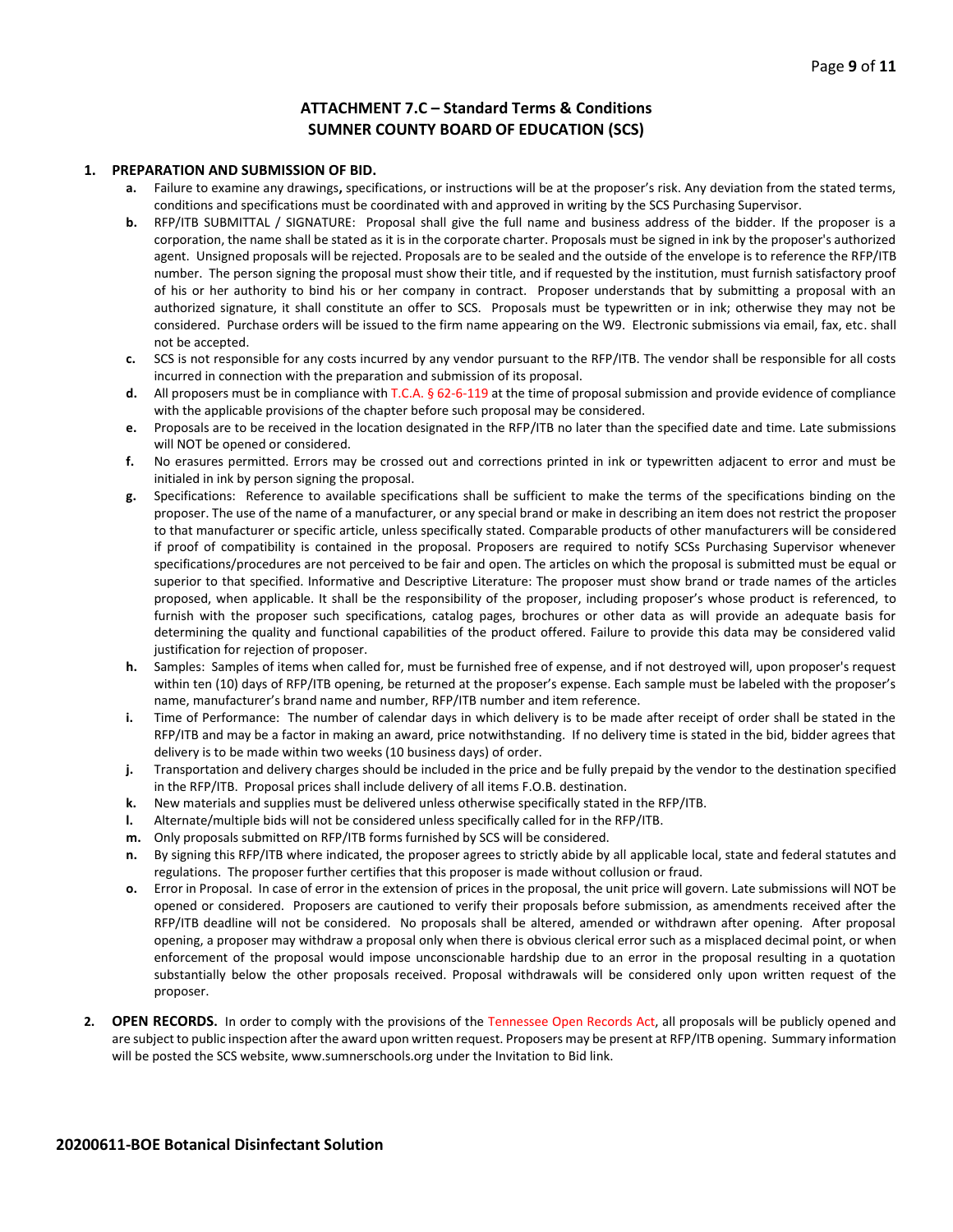- **3. ACCEPTANCE AND AWARD.** SCS reserves the right to reject any and all proposals and to waive any informality in proposals and, unless otherwise specified by the proposer to accept any item in the proposal. Action to reject all proposals shall be taken for unreasonably high prices, errors in the proposal documents, cessation of need, unavailability of funds, or any other reason approved by SCS.
	- **a.** Contracts and purchases will be made with the lowest, responsive, responsible, qualified proposer. The quality of the articles to be supplied, their conformity with the specifications, their suitability to the requirements of the Institution, cash discount offered, and the delivery terms will be taken into consideration.
	- **b.** Any deviation from these stated terms, specifications and conditions must be coordinated with and approved in writing by the Purchasing Supervisor.
	- **c.** Prices quoted on the response (if any) are to be considered firm and binding until the said equipment, supplies or services are in the possession of SCS.
	- **d.** SCS reserves the right to order more or less than the quantity listed in the proposal.
	- **e.** If a proposer fails to state a time within which a proposal must be accepted, it is understood and agreed that SCS shall have ninety (90) days to accept.
	- **f.** No purchase or contract is authorized or valid until the issuance of a SCS purchase order in accordance with SCS policy. No SCS employee is authorized to purchase equipment, supplies or services prior to the issuance of such a purchase order.
	- **g.** The contract may not be assigned without written SCS consent.
	- **h.** If the appropriate space is marked on the RFP/ITB, other Institutions (such as State, Local and/or Public Agencies) may purchase off the contract during the same period as SCS.
	- **i.** The awarded proposer will be required to post a performance and payment bond in the amount of 25% of the contract price if it exceeds \$100,000 as stated by T.C.A. §12-4-201.
	- **j.** If the project cost is in excess of \$25,000 a performance bond must be secured by the requesting part in an amount equal to the market improvement value.
	- **k.** By submission of this bid and signature thereof, the Bidder acknowledges compliance with the provisions of Public Chapter No. 587 / Senate Bill No. 2048 (Employee Background Check). The Bidder further agrees to submit a formal certification thereof prior to commencing work.
- **4. PAYMENT**. Payment terms must be specified in the proposal, including any discounts for early payment. Partial payments will not be approved unless justification for such payment can be shown. Terms will be NET 30 days. Payment will not be made until the conditions and specifications of the RFP/ITB are inspected and approved as conforming by persons appointed by SCS.
- **5. DEFAULT OF SELECTED VENDOR.** In case of vendor default, SCS may procure the articles or services from other sources and hold the defaulting vendor responsible for any resulting cost. If the awarded vendor violates any terms of their response, the contract, SCS policy or any law, they may be disqualified from proposing for a period of two years for minor violations or longer for major violations. Proposals from disqualified proposers will not be accepted during the period of disqualification.
- **6. INSPECTION OF PURCHASES.** Articles received which are not equivalent will not be accepted and will be picked up by the vendor or returned to vendor, shipping charges collect. SCS shall have a reasonable period in which to inspect and accept or reject materials without liability. If necessity requires SCS to use nonconforming materials, an appropriate reduction in payment may be made.
- **7. TAXES.** SCS is tax exempt; do not include taxes in quotation. Vendors making improvements or additions to or performing repair work on real property for SCS are liable for any applicable sales or use tax on tangible personal property used in connection with the contract or furnished to vendors by the state for use under the contract.
- **8. NONDISCRIMINATION.** SCS is an equal opportunity employer. SCS and bidder agree to comply with Titles VI and VII of the Civil Rights Act of 1964, Title IX of the Education Amendments of 1972, Section 504 of the Rehabilitation Act of 1973, Executive Order 11,246, the Americans with Disabilities Act of 1990, if applicable, and the related regulations to each. Each party assures that it will not discriminate against any individual including, but not limited to employees or applicants for employment and/or students, because of race, religion, creed, color, sex, age, disability, veteran status or national origin. In the event that any claims should arise with regards to violations of any such local, state or federal law, statues, rule or regulations, the vendor will indemnify and hold SCS harmless for any damages, including court costs or attorney fees, which might be incurred.
- **9. PROHIBITIONS/NO VENDOR CONTRACT FORM.** Acceptance of gifts from vendors is prohibited. T.C.A. §12-4-106. The contract documents for purchase under this RFP/ITB shall consist of the successful proposer's bid and SCSs purchase order. The proposer may request exceptions to terms and conditions and/or request SCS to accept other terms and conditions by means of subsequent documents such as invoices, warranty agreements, license agreements, etc. All subsequent documents shall be open to revision for impermissible language. SCS reserves the right to render the proposal unresponsive and subject the proposal to rejection if successful terms cannot be negotiated.